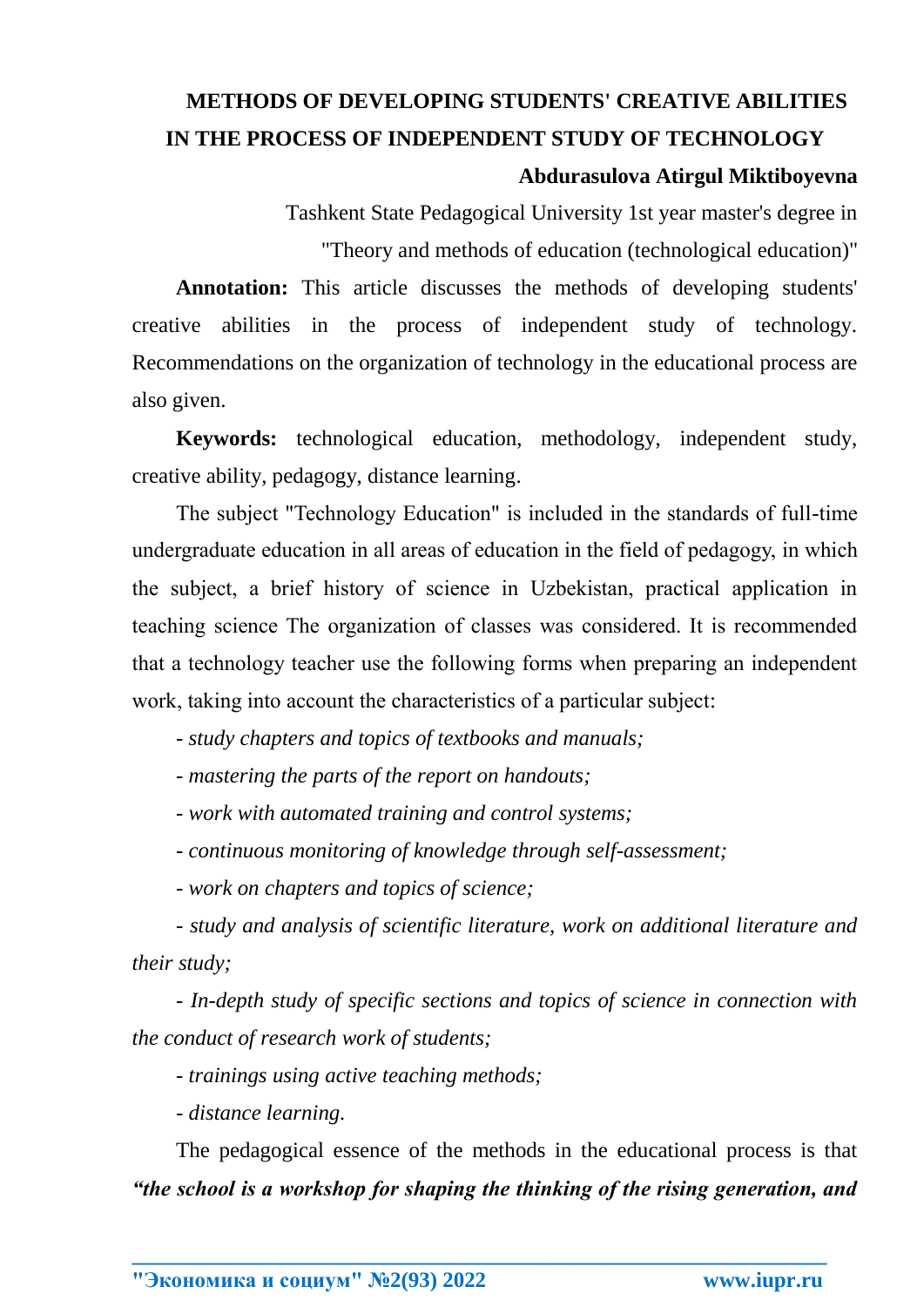*if you don't want to miss the future, the school is strong in the hands,"* said French writer Henri Barbius. Indeed, educating the next generation, the successors of our future, requires all-round perfection, education, true dedication and strong will. The success of the educational process depends not only on its form, but also on the effectiveness of the methods used. Teaching methods play a central role in the theory of education.

The teacher's choice of methods and techniques in preparation for a new topic means balancing their exchange over time and didactic purpose. As a result, it is possible to ensure a high level of intellectual and practical activity of students. Properly used methods deepen the knowledge of objective reality and increase the overall and scientific level of the training. Sequentially selected teaching methods lead to a certain level of knowledge and professional interest, the activation of independent practical activities. Teaching methods refer to the ways in which teaching objectives are achieved and the theoretical and practical orientation of the teaching material. Based on the general purpose of education, the allocated option is analyzed and evaluated, taking into account the need to address educational and developmental issues at the current stage of teaching. One of the most important requirements for the organization of modern education is to achieve high results in a short time without spending too much mental and physical effort. To provide students with specific theoretical knowledge in a short period of time, to develop in them the skills and competencies for a particular activity, as well as to monitor the activities of students, to assess the level of knowledge, skills and abilities acquired by them from the teacher requires high pedagogical skills and a new approach to the educational process.

Pedagogical technology is subjective in nature, that is, each educator must creatively organize the process of education and upbringing based on their abilities and professional skills. Regardless of the form, method and means used, pedagogical technologies should achieve the following results:

**\_\_\_\_\_\_\_\_\_\_\_\_\_\_\_\_\_\_\_\_\_\_\_\_\_\_\_\_\_\_\_\_\_\_\_\_\_\_\_\_\_\_\_\_\_\_\_\_\_\_\_\_\_\_\_\_\_\_\_\_\_\_\_\_**

*- Improving the effectiveness of pedagogical activities;*

*- Deciding on the interaction between teachers and students;*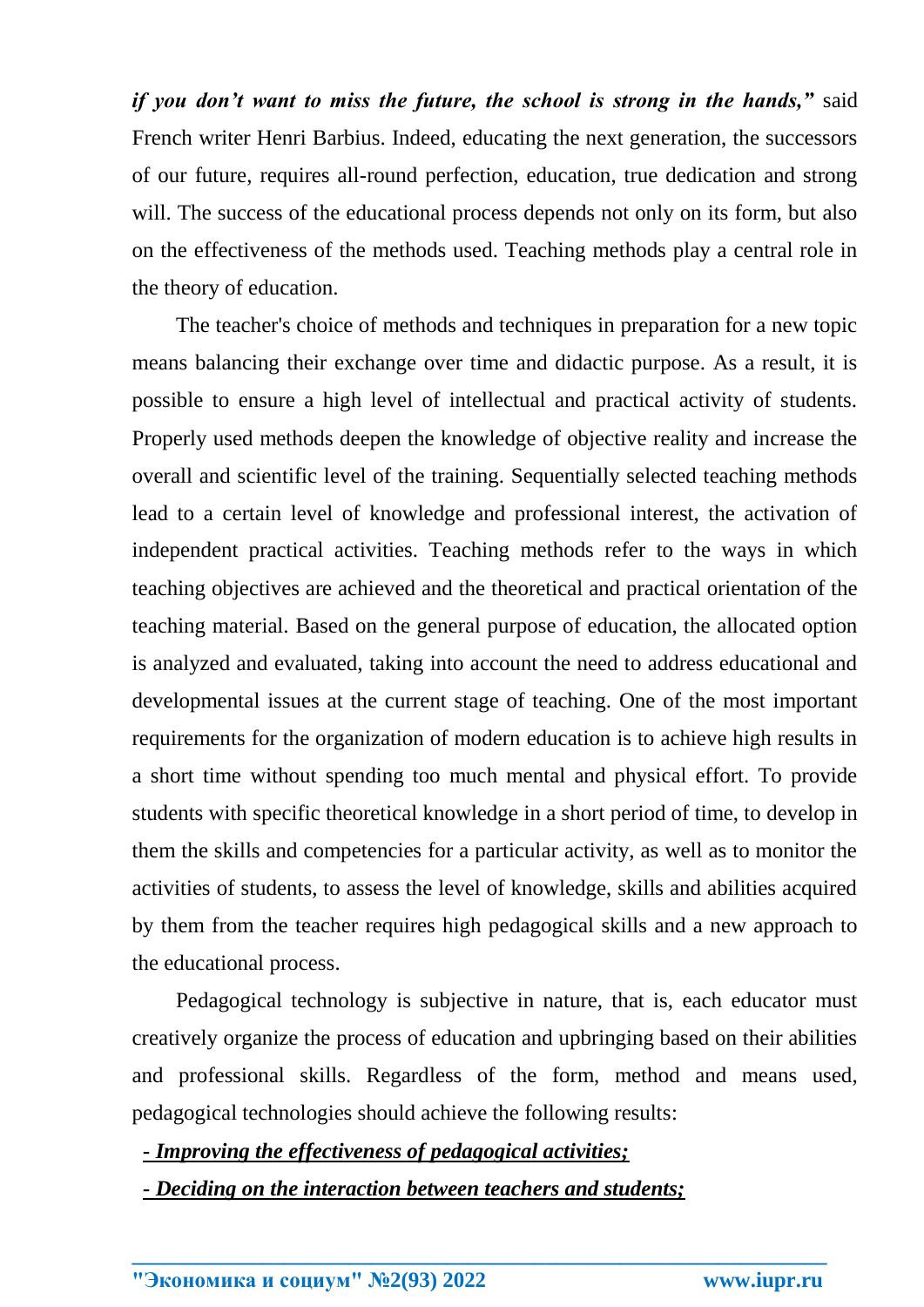## *- Ensuring that students acquire a thorough knowledge of the subject; - develop students' independent, free and creative thinking skills;*

## *- to create the necessary conditions for students to realize their potential;*

Another miraculous aspect of human potential is that while everyone is unique and unique, they are also created in need of society. In other words, even if each talented person makes optimal use of his mental and practical abilities, he will be able to use only 4-5% of his intellectual potential. Therefore, people have different interests and abilities, and when they come together, the efficiency of mental capacity increases. Teaching methods determine what the teacher and student activities should be like in the learning process, how to organize and conduct the teaching process, and what actions students should take in the process. Now the teacher is not an actor, but a director.

Innovative methods are a way for the teacher and students to engage in theoretical and practical learning activities to accomplish learning tasks. The teacher acts as a mediator between the knowledge accumulated in human experience and the mind of the child who has not yet acquired this knowledge. A child cannot systematically assimilate all the riches of socio-historical experience without education, without a teacher, independently. The greatest service of a teacher is to determine the specific ways of mastering the material. The method of the teaching process is a way of describing the learning material and making it known to the children. The learning process and outcomes depend on the teacher's work methods that determine the movement of students 'learning activities. Therefore, in pedagogy, teaching methods are always considered as methods of teacher work and methods of students' cognitive activity, both of which are aimed at the implementation of learning tasks.

Pedagogical methods determine the nature of teacher and student activities, depending on the purpose and content of education. Teaching methods depend on an understanding of the general laws of knowing the world around them, i.e. they are the result of a correct understanding of philosophical ideas, the essence and principles of the educational process. Innovative methods depend on the logic of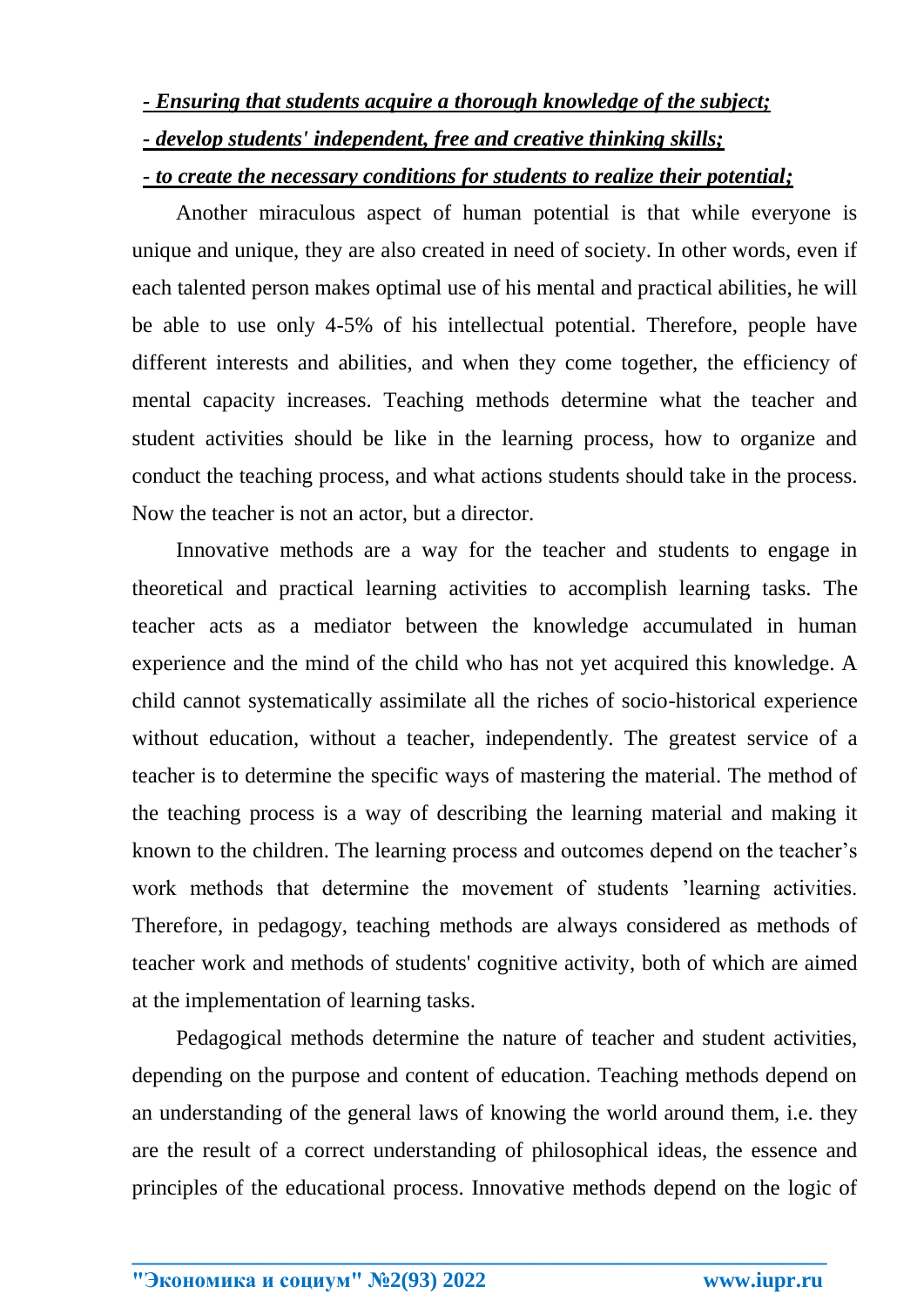scientific thought expressed in the content of the study material. The content of teaching materials is becoming more in-depth, more complex, and more scientific in nature, so teaching methods are increasingly dependent on the logic and methods of scientific knowledge. Each method has a psychological basis. Age's ability to master a child's learning material and his or her level of maturity have a significant impact on teaching and learning methods. A good understanding of students' thinking activities and personal characteristics will allow them to find more effective ways of teaching.

The methods we use also depend on the anatomical, physiological, and biological characteristics of the growing organism. The organization of students' learning activities should take into account the biological growth of their age, as many aspects of education depend on this ability to work, fatigue, creative mood, physical health, school hygiene. Teaching methods should be well-grounded in theory, based on pedagogical theory, but if teaching methods are not put into practice, they will become useless. Practical orientation is one of the most important aspects of teaching methods. In these methods, pedagogical theory is directly related to practice. The deeper and more scientific the theory, the more effective the teaching methods. The less the theory is expressed in pedagogical views, the less the teaching methods depend on this theory.

The science of pedagogy summarizes the best practices of schools and teachers, demonstrates the scientific basis of traditional education, helps to creatively seek modern, effective methods of teaching. Classification of teaching methods by sources of knowledge is much simpler and is common in school practice. Methods for this feature are divided into the following three groups:

*1. Oral methods (verbal expression of knowledge, conversation, work with textbooks and scientific literature).*

- *2. Demonstrative methods: pictures, demonstrations, observations.*
- *3. Practical methods (exercises, practical work in the laboratory).*

These are somewhat conditional, as all of these methods are closely interrelated and cannot always be clearly defined. A teacher is a trainer who